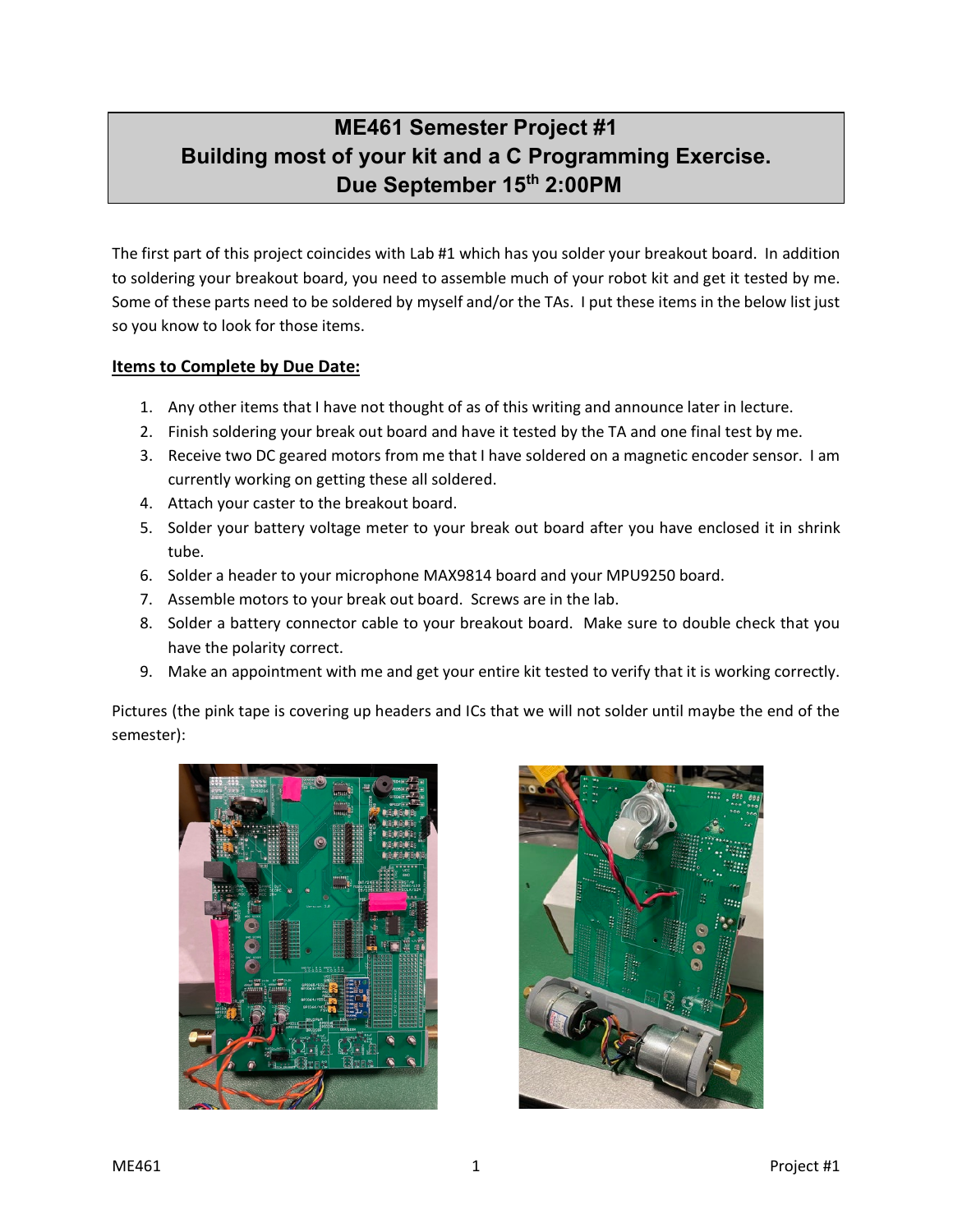



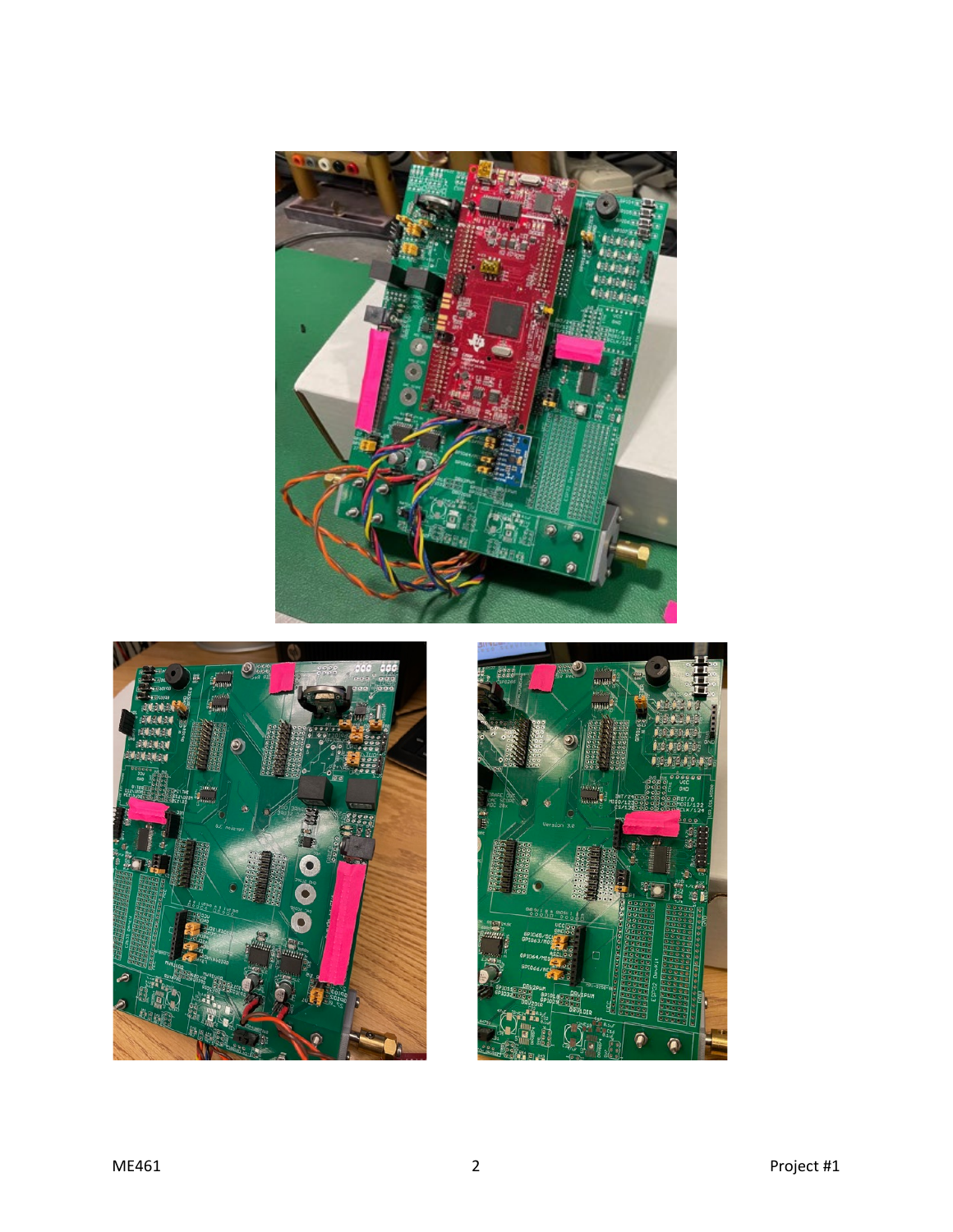**C programming Exercise:** Below is an introduction to the starter code given to you for labs. I used green for the code and black for my commentary. This listing leaves out quite a bit of the starter code to keep

```
//#############################################################################
// FILE: labstarter main.c
//
// TITLE: Lab Starter
//#############################################################################
// Included Files
#include <stdio.h>
#include <stdlib.h>
#include <stdarg.h>
#include <string.h>
#include <math.h>
#include <limits.h>
#include "F28x_Project.h"
#include "driverlib.h"
#include "device.h"
#include "f28379dSerial.h"
#include "LEDPatterns.h"
#include "song.h"
#include "dsp.h"
#include "fpu32/fpu_rfft.h"
#define PI 3.1415926535897932384626433832795
#define TWOPI 6.283185307179586476925286766559
                   1.5707963267948966192313216916398
// Interrupt Service Routines predefinition
__interrupt void cpu_timer0_isr(void);
__interrupt void cpu_timer1_isr(void);
__interrupt void cpu_timer2_isr(void);
interrupt void SWI isr(void);
void serialRXA(serial_t *s, char data);
// Count variables
uint32 t numTimer0calls = 0;uint32 t numSWIcalls = 0;
uint32_t numRXA = 0;
uint16 t UARTPrint = 0;
uint16_t LEDdisplaynum = 0;
```
For these C exercises, this is where I would like you to create any global variables or global functions. Actually, the only kind of functions we will create this semester will be global functions. We will never need to create a function inside another function and that includes not creating functions inside your main() function. You can of course put your global functions anywhere outside of other functions. It is just nice to have all your functions defined in one spot of your code so they are easier for you to find. The same goes for global variables.

```
void main(void)
{
     // PLL, WatchDog, enable Peripheral Clocks
   // This example function is found in the F2837xD SysCtrl.c file.
    InitSysCtrl();
    InitGpio();
        // Blue LED on LaunchPad
    GPIO_SetupPinMux(31, GPIO_MUX_CPU1, 0);
     GPIO_SetupPinOptions(31, GPIO_OUTPUT, GPIO_PUSHPULL);
```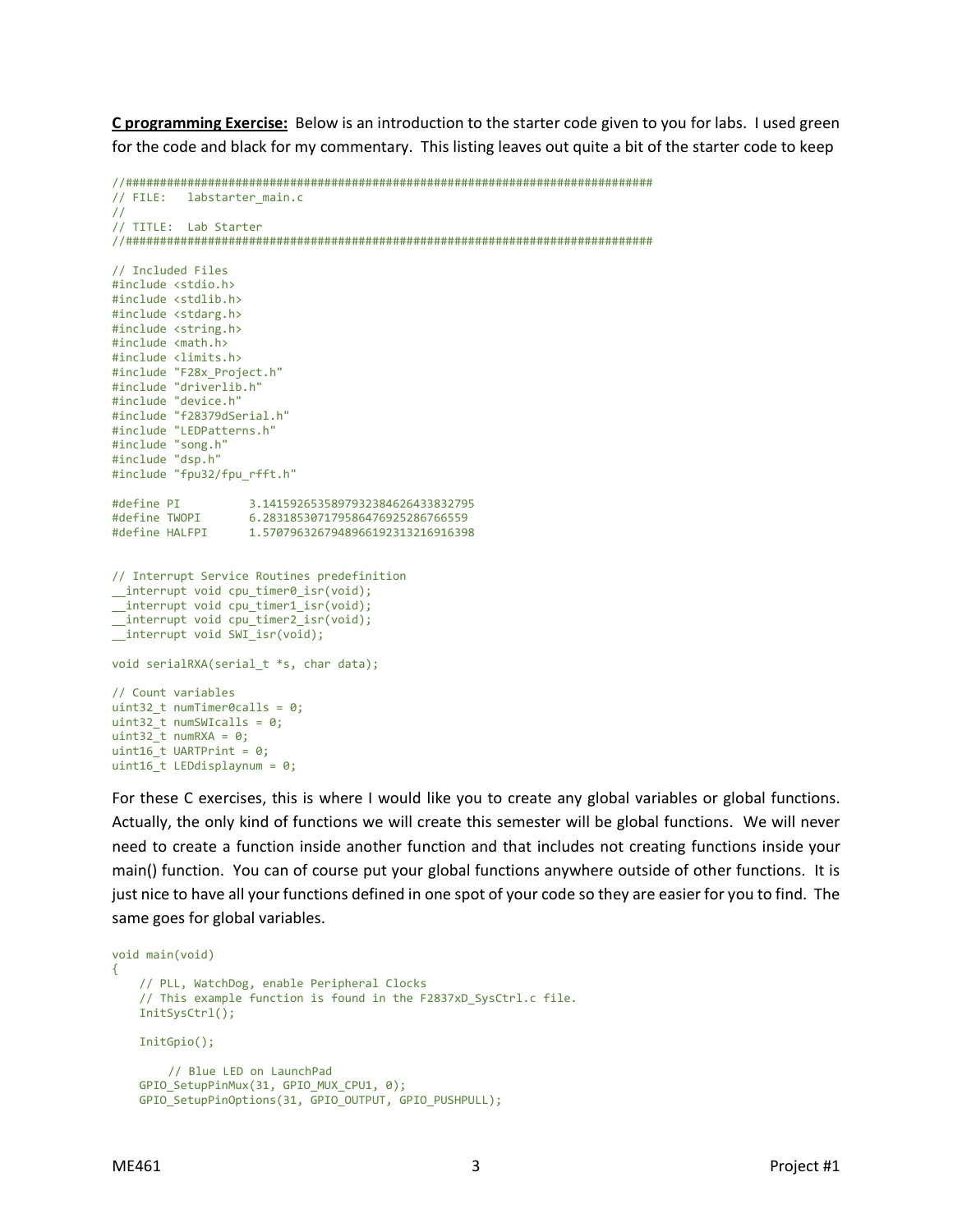```
 GpioDataRegs.GPASET.bit.GPIO31 = 1;
    // Red LED on LaunchPad
 GPIO_SetupPinMux(34, GPIO_MUX_CPU1, 0);
 GPIO_SetupPinOptions(34, GPIO_OUTPUT, GPIO_PUSHPULL);
 GpioDataRegs.GPBSET.bit.GPIO34 = 1;
```
… *Purposely left code out here in this listing because it is all initializations that we will discuss in future labs and not important here* …

```
 EALLOW; // This is needed to write to EALLOW protected registers
 PieVectTable.TIMER0_INT = &cpu_timer0_isr;
PieVectTable.TIMER1_INT = &cpu_timer1_isr;
PieVectTable.TIMER2_INT = &cpu_timer2_isr;
```
*… Purposely left code out of listing …*

```
 // Configure CPU-Timer 0, 1, and 2 to interrupt every second:
     // 200MHz CPU Freq, 1 second Period (in uSeconds)
    ConfigCpuTimer(&CpuTimer0, 200, 10000); 
 ConfigCpuTimer(&CpuTimer1, 200, 20000);
 ConfigCpuTimer(&CpuTimer2, 200, 40000);
    // Enable CpuTimer Interrupt bit TIE
    CpuTimer0Regs.TCR.all = 0x4000;
    CpuTimer1Regs.TCR.all = 0x4000;
    CpuTimer2Regs.TCR.all = 0x4000;
   init_serial(&SerialA,115200,serialRXA);
… Purposely left code out of listing …
```

```
 // Enable global Interrupts and higher priority real-time debug events
 EINT; // Enable Global interrupt INTM
 ERTM; // Enable Global realtime interrupt DBGM
 // IDLE loop. Just sit and loop forever (optional):
 while(1)
```
Look below in the timer 2's interrupt function, cpu\_timer2\_isr(), and you will see that UARTPrint is set to 1 every 50th time the timer 2's function is entered. So both the rate at which timer 2's function is called and this modulus 50 determines the rate at which the serial printf function is called. serial printf prints text to Tera Term or some other serial terminal program. Also notice that after the serial printf function call, UARTPrint is set back to 0. Think about why that is important. Add a comment to the UARTPrint = 0; line of code explaining why it must be set back to zero here to make this code work correctly. (Correctly means that the serial printf function is called at a periodic rate.)

if (UARTPrint  $== 1$  ) { For this exercise, I would like you to put most of your written code here. In future labs you will find that code run here, in this continuous while loop "while(1)", is lessimportant code. It will be your lower priority code that does not have as strict of timing. Also this is the only place in your code that you should call serial\_printf. serial\_printf is somewhat of a large function and depending on how many variables you print can take some time and is not deterministic. Technically, you can call multiple serial\_printf functions in a row here but it is better if you just call serial printf once with all the variables you want to print.

```
serial printf(&SerialA,"Num Timer2:%ld Num SerialRX: %ld\r\n",CpuTimer2.InterruptCount,numRXA);
   UARTPrint = 0;
  }
 }
```
}

{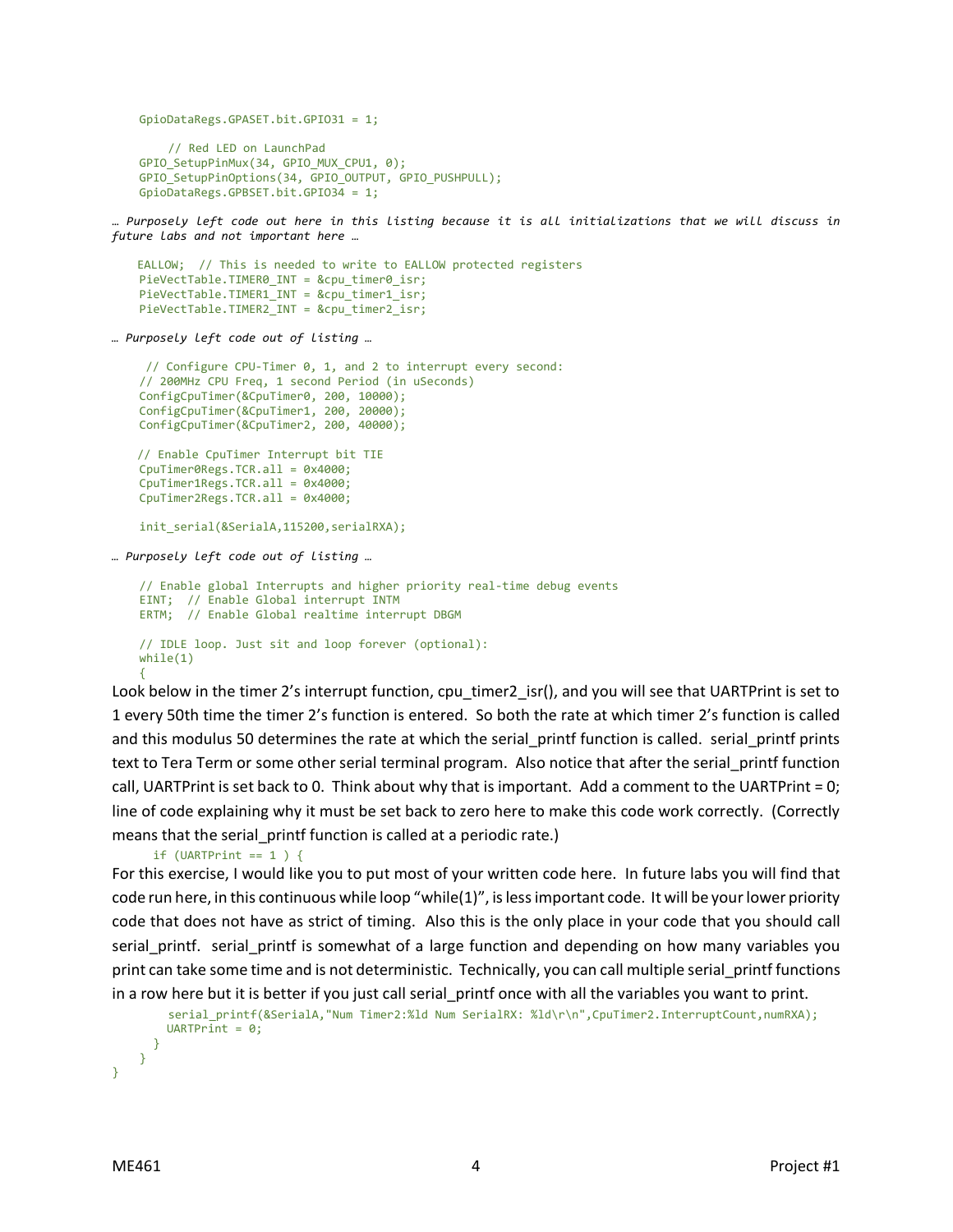Right now consider the calling of this function, cpu\_timer0\_isr() "magic". (We will explain this in detail soon in the course.) "cpu\_timer0\_isr() is called every 10ms, without fail, in this starter code. (It actually "interrupts" the code running in the main() "while(1)" while loop.) In main() you can change the 10000 (microseconds) in the line of code "ConfigCpuTimer(&CpuTimer0, 200, 10000);" to have it be called at a different rate.

```
// cpu_timer0_isr - CPU Timer0 ISR
 interrupt void cpu_timer0_isr(void)
{
     CpuTimer0.InterruptCount++;
     numTimer0calls++;
    if ((numTimer0calls%250) == 0) displayLEDletter(LEDdisplaynum);
         LEDdisplaynum++;
         if (LEDdisplaynum == 0xFFFF) { // prevent roll over exception
            LEDdisplaynum = 0;
         }
     }
     // Blink LaunchPad Red LED
    GpioDataRegs.GPBTOGGLE.bit.GPIO34 = 1;
     // Acknowledge this interrupt to receive more interrupts from group 1
    PieCtrlRegs.PIEACK.all = PIEACK_GROUP1;
}
```
Right now consider the calling of this function, cpu\_timer2\_isr() "magic". (We will explain this in detail soon in the course.) "cpu\_timer2\_isr() is called every 40ms, without fail, in this starter code. (It actually "interrupts" the code running in the main() "while(1)" while loop.) In main() you can change the 40000 (microseconds) in the line of code "ConfigCpuTimer(&CpuTimer2, 200, 40000);" to have it be called at a different rate.

```
// cpu_timer2_isr CPU Timer2 ISR
__interrupt void cpu_timer2_isr(void)
{
    // Blink LaunchPad Blue LED
    GpioDataRegs.GPATOGGLE.bit.GPIO31 = 1;
    CpuTimer2.InterruptCount++;
```
Since "CpuTimer2.InterruptCount" increments by 1 each time in this function, this below if statement sets UARTPrint to 1 every 50th time into this function "cpu\_timer2\_isr()". The % in C is modulus. Modulus returns the remainder of the divide operation. So 23 % 50 equals 23, 67 % 50 equals 17, etc.

```
if ((CpuTimer2-InterruptCount % 50) == 0) UARTPrint = 1;
     }
}
// This function is called each time a char is received over UARTA.
void serialRXA(serial_t *s, char data) {
    numRXA ++;
}
```
Tasks:

- 1. Study the above partial code listing and read through my commentary in black.
- 2. First, change either the periodic rate that Timer 2's interrupt function is called or the 50 modulus in Timer 2's interrupt function to make the default serial\_printf function be called every 250ms.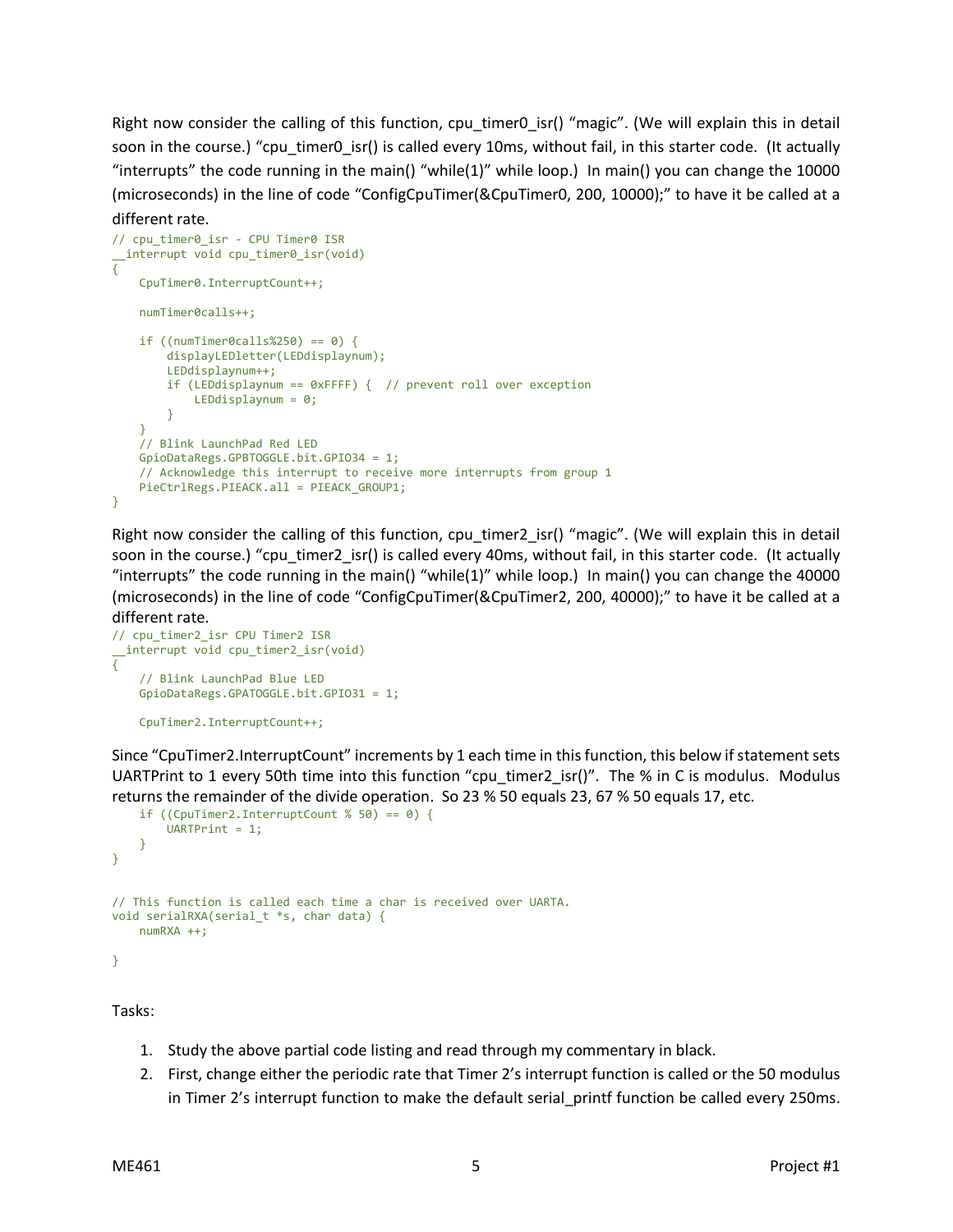Debug your code and check that the default text is being printed, to the TeraTerm Windows application, 4 times a second.

- 3. Answer this question after finishing Task 2 above. "CpuTimer2.InterruptCount" is incremented by 1 each time cpu\_timer2\_isr() function is run. (Remember the processor, "by magic", runs this function at the periodic rate you set in "ConfigCpuTimer".) If CpuTimer2.InterruptCount has incremented to 2457, how much time has gone by? This answer could be different from another student depending on what you changed to make serial printf print every 250ms. Show your math for this calculation.
- 4. Write a global function and name it "saturate". Do not use any global variables in this function. This function should have two float parameters, "input" and "saturation\_limit" and return a float. This return value is saturated by "saturation\_limit". "input" is the input signal (or input value) that will be saturated if its value is greater than +saturation limit or less than –saturation limit. For example if "input" is passed 3.4 and "saturation\_limit" is passed 5.5 then "saturate" will return 3.4. If "input" is passed 9.5 and "saturation\_limit" is passed 5.5 then "saturate" will return 5.5. If "input" is passed -7.4 and "saturation\_limit" is passed 5.5 then "saturate" will return -5.5. You will test this function in Task 5.
- 5. We are going to use the "sin()" function to generate a sine wave at the sample rate of 250ms. Create five global float variables and one globel 32 bit integer:
	- a. float sinvalue =  $0$ ;
	- b. float time  $= 0$ :
	- c. float ampl  $= 3.0$ ;
	- d. float frequency = 0.05;
	- e. float offset =  $0.25$ ;
	- f.  $int32$  t timeint = 0;.

Then inside the same if statement where "serial\_printf" is called and before "serial\_printf" write three lines of code:

- g.  $timeint = timeint + 1;$
- h. time = timeint\*0.25;
- i.  $sinvalue = amp|*sin(2*PI*frequency*time) + offset;$
- j. Create one more global float variable, float satvalue =  $0$ ;
- k. In another line of C code, set "satvalue" equal to your "saturate" function that is passed "sinvalue" to the "input" parameter and constant 2.65 passed to the "saturation\_limit" parameter.
- l. As a final step, modify the serial\_printf statement so that it prints on one line: timeint, time with 2 digits of precision, sinvalue with 3 digits of precision and satvalue with 2 digits of precision. %.3f is the formatter for printing a float with 3 digits of precision. %ld is the formatter to print a 32 bit integer.
- m. Build and run this code on your Launchpad (red board). Does everything work correctly? Check TeraTerm for the prints. Demo this code working to your TA. The print out should look something like